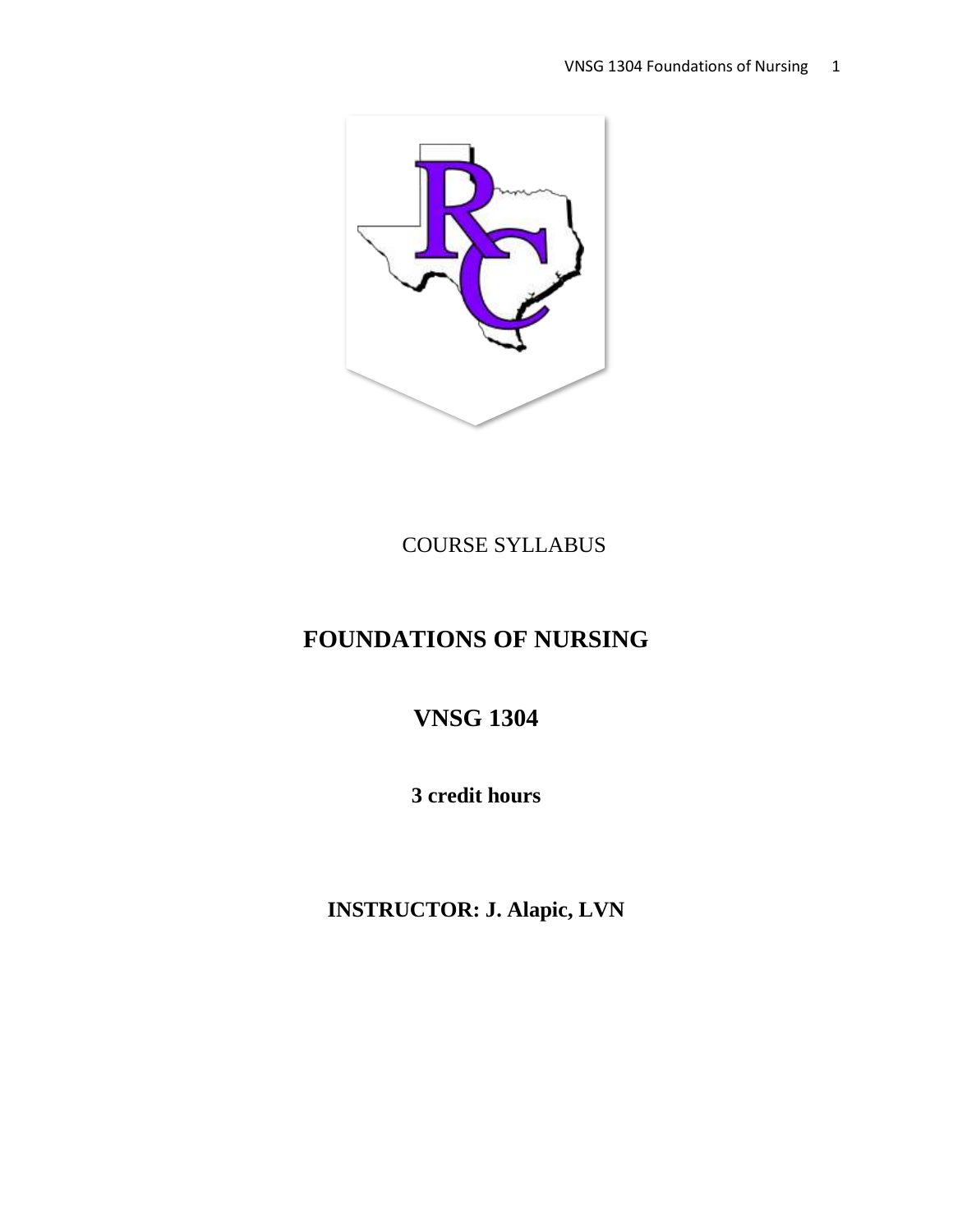INSTRUCTOR: J. Alapic, LVN EMAIL: salapic@rangercollege.edu OFFICE: 300 Early Blvd. Ste 105 Rm 113 Early, TX 76802 PHONE: (325) 200-4132 HOURS: Mon-Wed 1615-1700

#### **I. Texas Core Curriculum Statement of Purpose**

Through the Texas Core Curriculum, students will gain a foundation of knowledge of human cultures and the physical and natural world, develop principles of personal and social responsibility for living in a diverse world, and advance intellectual and practical skills that are essential for all learning.

#### **II. Course Description**

Introduction to the nursing profession including history, standards of practice, legal and ethical issues, and role of the vocational nurse. Topics include mental health, therapeutic communication, cultural and spiritual diversity, nursing process, and holistic awareness. Credit 3 hours.

#### **III. Required Background or Prerequisite**

Anatomy and Physiology I and English 1301 are required prior to the beginning of classes.

#### **IV. Required Textbook and Course Materials**

Burton, M., Smith, D W., & Ludwig, L. J. (2019) Fundamentals of Nursing Care: Concepts, Connections and Skills. 3rd Edition Philadelphia, PA: F.A Davis Company. ISBN 9780803669062 Assessment Technologies Institute *Content Mastery Series* Review Modules

#### **V. Course Purpose**

To teach course content as outlined in the course description and to enable the student to accomplish the following objectives.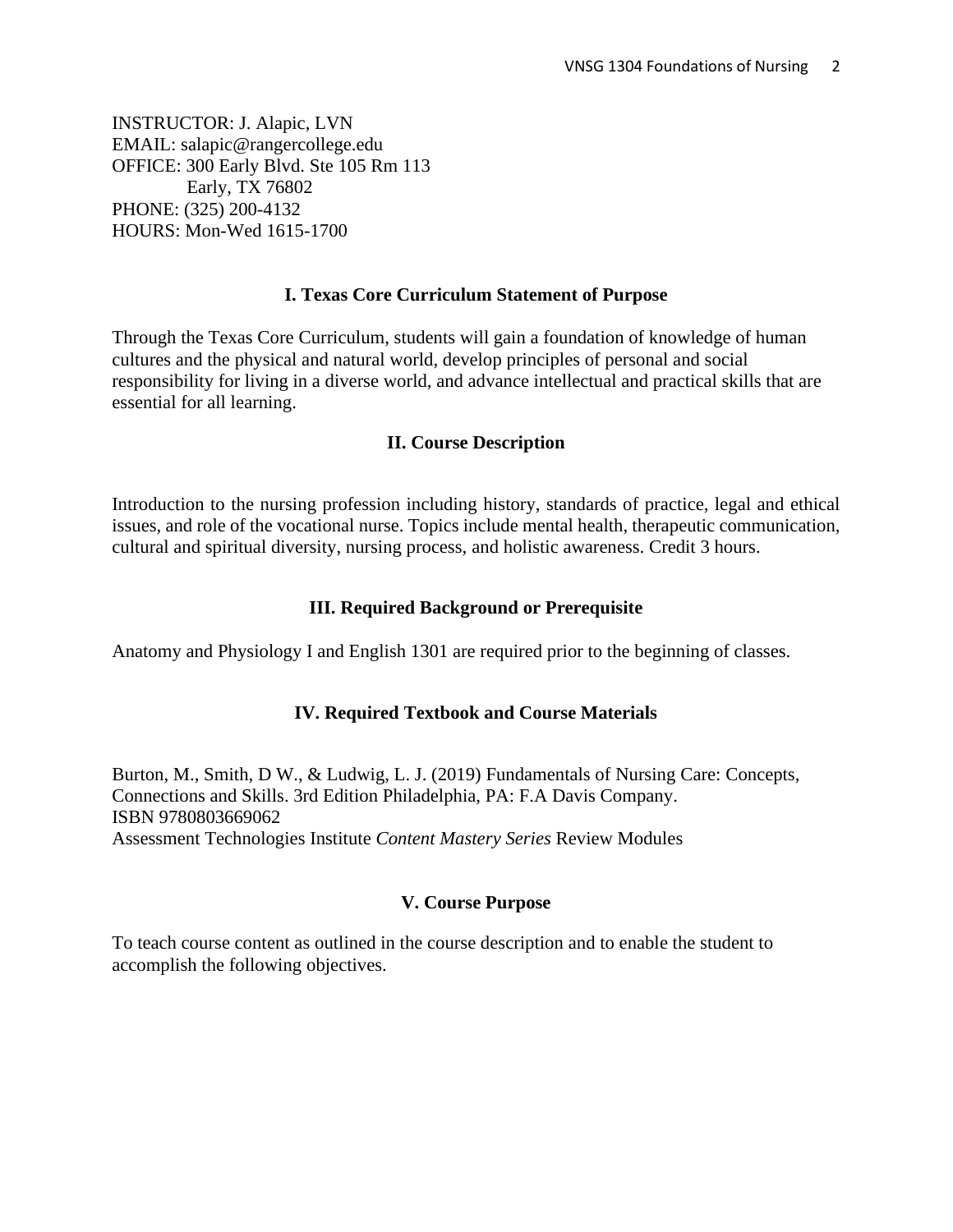## **VI. Core Objectives**

This course meets the following of the six Core Objectives established by Texas:

- ☒ **Critical Thinking Skills (CT) –** Creative thinking, innovation, inquiry, and analysis; evaluation and synthesis of information
- ☒ **Communication Skills (COM) –** effective development, interpretation and expression of ideas through written, oral, and visual communication
- ☒ **Empirical and Quantitative Skills (EQS) –** The manipulation and analysis of numerical data or observable facts resulting in informed conclusions
- $\boxtimes$  **Teamwork (TW)** The ability to consider different points of view and to work effectively with others to support a shared purpose or goal
- ☒ **Social Responsibility (SR) –** Intercultural competence, knowledge of civic responsibility, and the ability to engage effectively in regional, national, and global communities
- ☒ **Personal Responsibility (PR) –** The ability to connect choices, actions, and consequences to ethical decision-making

#### **VII. Learning Outcomes**

This course also meets the following course objectives to achieve the Texas Board of Nursing Differentiated Essential Competencies (DECS) for Vocational Nursing.

The student will learn to:

A. As a Member of the Profession (PR, SR):

- 1. Function within the nurse's legal scope of practice and in accordance with the policies and procedures of the employing health care institution or practice setting.
- 2. Assume responsibility and accountability for the quality of nursing care provided to patients and their families.
- 3. Contribute to activities that promote the development and practice of vocational nursing.
- 4. Demonstrate responsibility for continued competence in nursing practice, and develop insight through reflection, self-analysis, self-care, and lifelong learning.
- B. Provider of Patient-Centered Care (SR, TW):
	- 1. Use clinical reasoning and established evidence-based policies as the basis for decision making in nursing practice
	- 2. Assist in determining the physical and mental health status, needs, and preferences of culturally, ethnically, and socially diverse patients and their families based on interpretation of health-related data.
	- 3. Report data to assist in the identification of problems and formulation of goals/outcomes and patient-centered plans of care in collaboration with patients, their families, and the interdisciplinary health care team.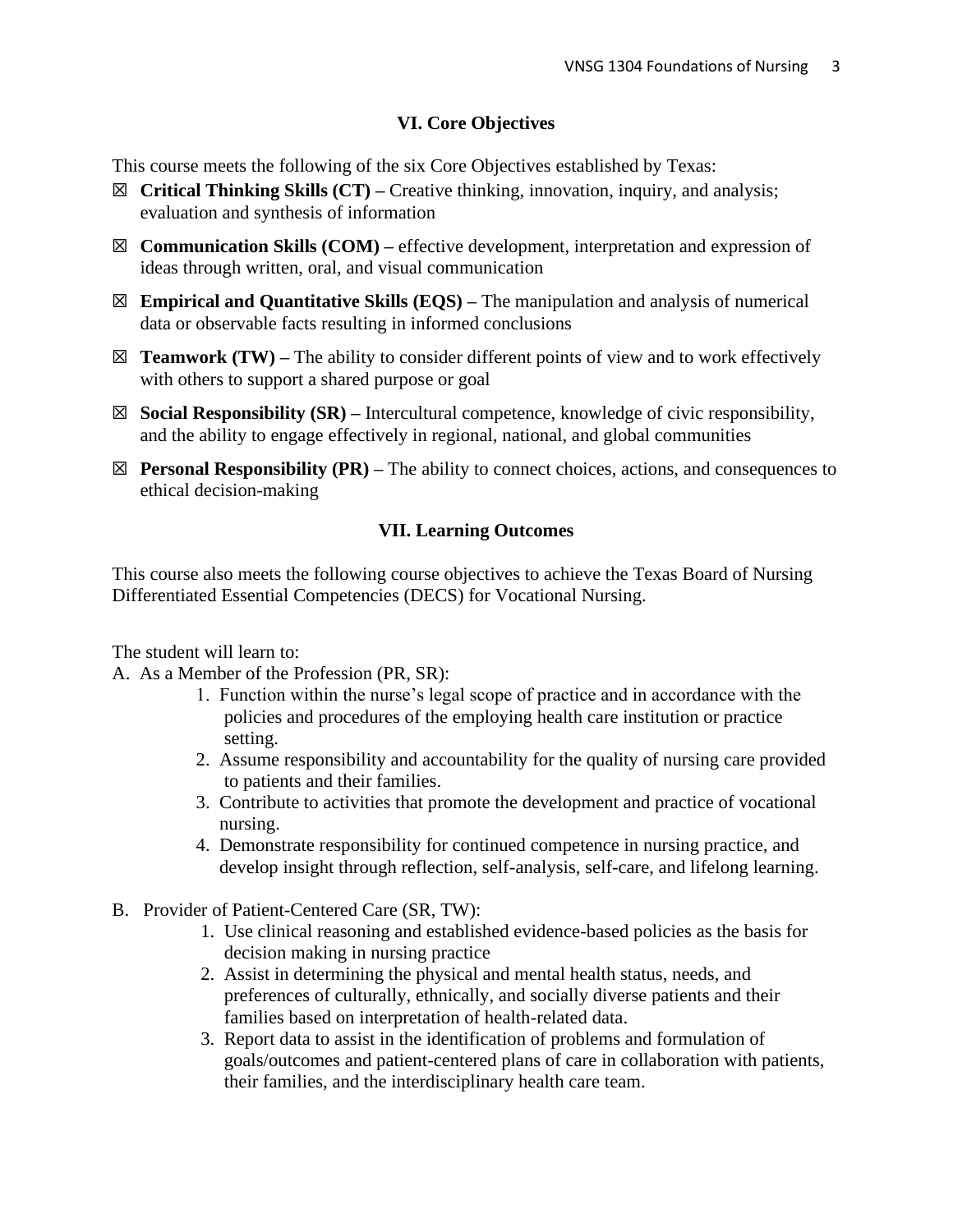- 4. Provide safe, compassionate, basic nursing care to assigned patients with predictable health care needs through a supervised, directed scope of practice.
- 5. Implement aspects of the plan of care within legal, ethical, and regulatory parameters and in consideration of patient factors.
- 6. Identify and report alterations in patient responses to therapeutic interventions in comparison to expected outcomes.
- 7. Implement teaching plans for patients and their families with common health problems and well-defined health learning needs.
- 8. Assist in the coordination of human, information, and material resources in providing care for assigned patients and their families.
- C. Patient Safety Advocate (CT, COM, TW, SR, PR):
	- 1. Demonstrate knowledge of the Texas Nursing Practice Act and the Texas Board of Nursing Rules that emphasize safety, as well as federal, state, and local government and accreditation organization safety requirements and standards.
	- 2. Implement measures to promote quality and a safe environment for patients, self and others.
	- 3. Assist in the formulation of goals and outcomes to reduce patient risks.
	- 4. Obtain instruction, supervision, or training as needed when implementing nursing procedures or practices.
	- 5. Comply with mandatory reporting requirements of the Texas Nursing Practice Act.
	- 6. Accept and make assignments that take into consideration patient safety and organizational policy.
- D. Member of the Health Care Team (TW, COM):
	- 1. Communicate and collaborate with patients, their families, and the interdisciplinary health care team to assist in the planning, delivery, and coordination of patient-centered care to assigned patients.
	- 2. Participate as an advocate in activities that focus on improving the health care of patients and their families.
	- 3. Participate in the identification of patient needs for referral to resources that facilitate continuity of care and ensure confidentiality.
	- 4. Communicate and collaborate in a timely manner with members of the interdisciplinary health care team to promote and maintain optimal health status of patients and their families.
	- 5. Communicate patient data using technology to support decision making to improve patient care.
	- 6. Assign nursing care to LVNs or unlicensed personnel based upon an analysis of patient or unit need.
	- 7. Supervise nursing care provided by others for whom the nurse is responsible

## **VIII. Methods of Instruction**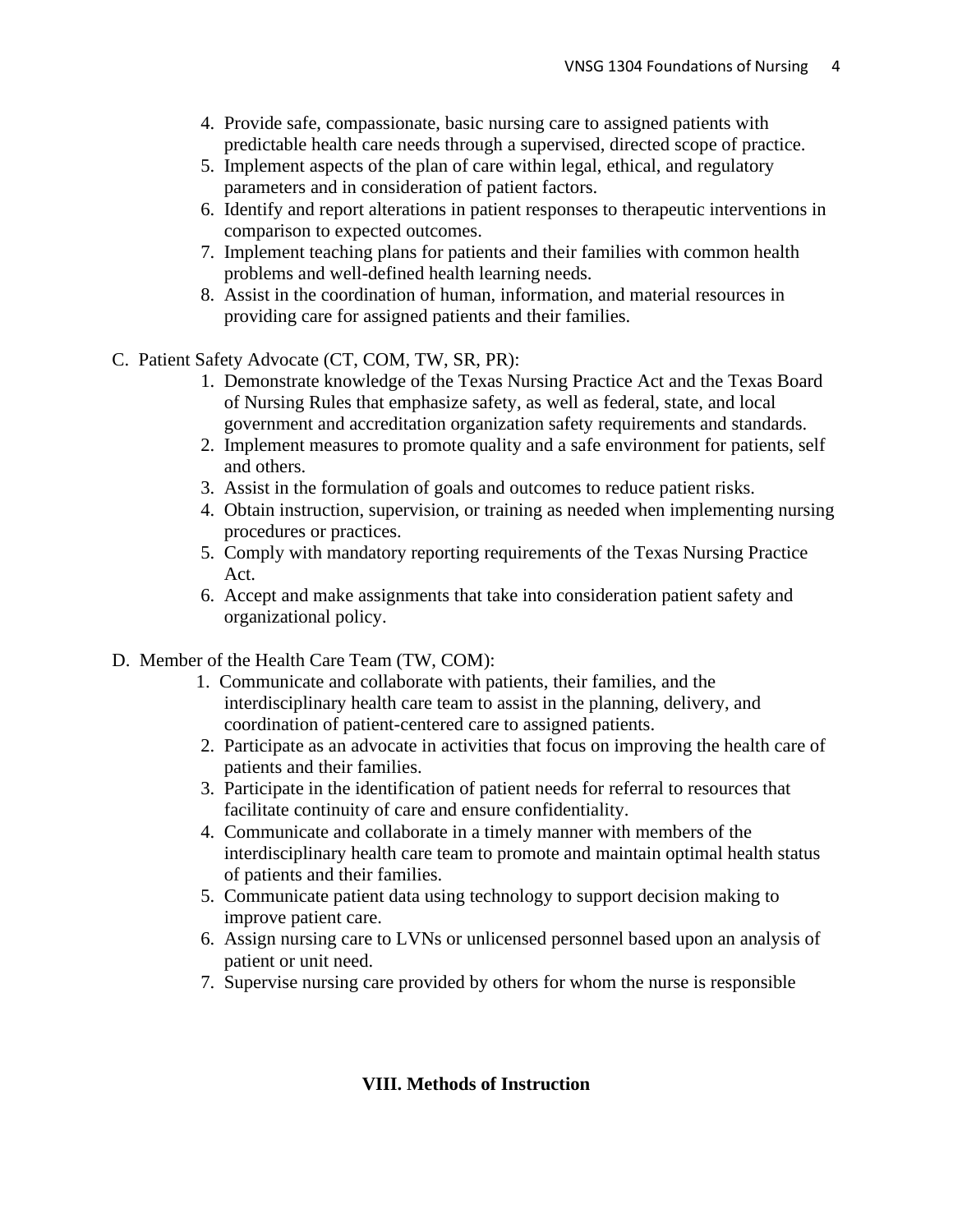This class may include lectures, discussions, videos, lab, power points, and ATI platform exercises.

## **IX. Methods of Assessment**

All students must achieve an average overall of 78% to pass this course.

**Exams (CT, COM)** - Three major exams (60 percent of total grade) consisting of NCLEX styled multiple choice and alternate format questions. An exam topic blueprint will be provided prior to each exam. Exam questions will cover all course objectives listed in the syllabus and build on the previously acquired content taught in this program. Material previously tested is subject to retesting on later exams. Testable material includes content from all components of the program including lecture material, classroom discussions, assigned readings, and handouts.

**ATI (CT, PR)** – Practice: (10 percent of total grade). Evidence of content practice attempt and completion of content exams.

**Chapter Activities (CT, COM) -** (10 percent of total grade) consisting of questions pertaining to assigned readings.

**Final Exam (CT, COM)** (20 percent) – There will be a comprehensive exam (100 questions) over all material covered in this course.

Grading Scale:  $A = 93-100$   $B = 86-92$   $C = 78-85$   $F = 77$  and below

## **\*\*Exam grades will be posted to Blackboard within 24-48 hours.\*\***

## **\*\*Schedule subject to change.\*\***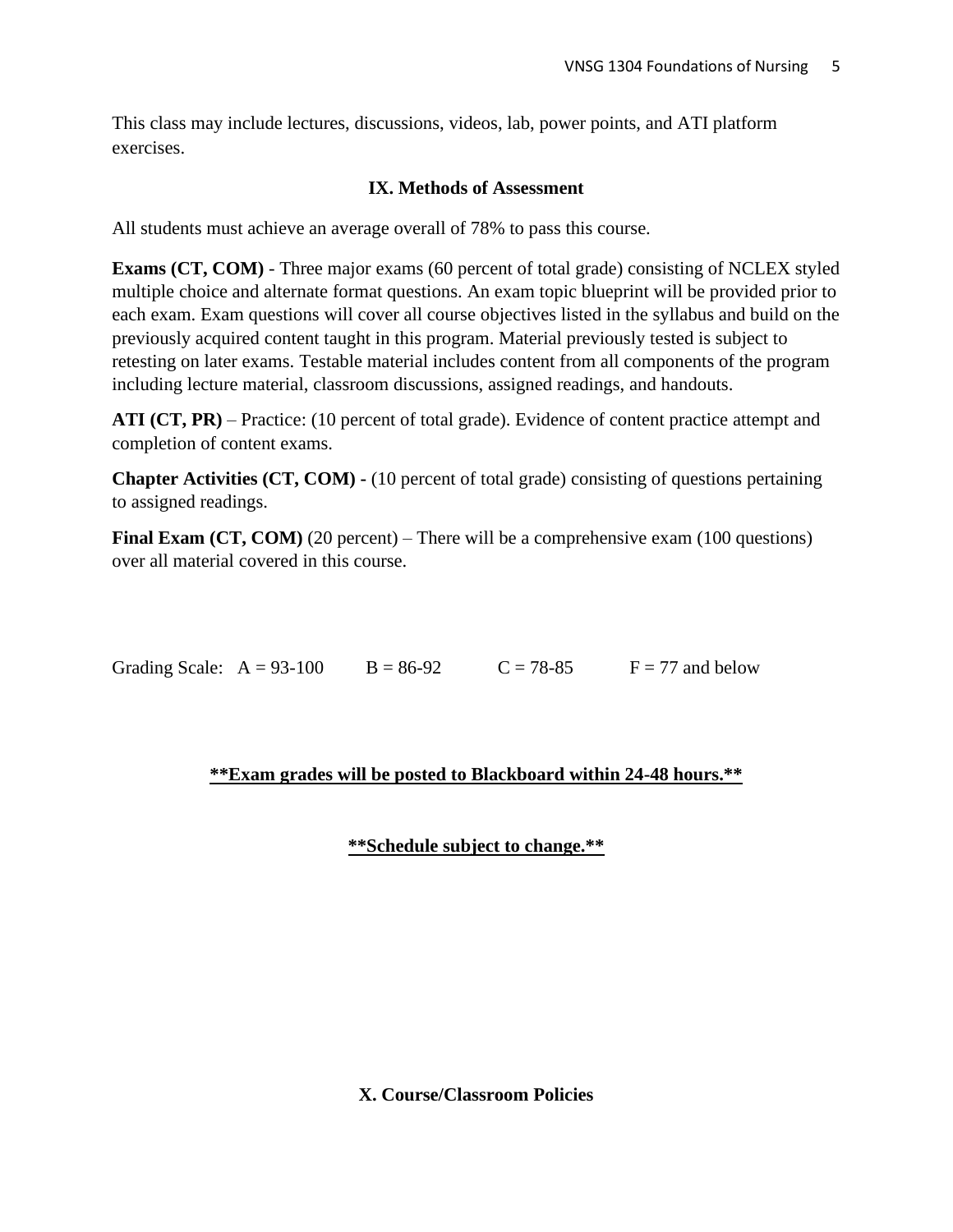1. Be in the classroom and in your seat before class start time.

2. Be prepared for each class when you arrive in the classroom. This includes books, computer, notes, supplies, and completed assignments.

3. Turn in assignments on time and in the proper manner.

4. Academic dishonesty according to the Ranger College Handbook is defined as copying from another student's test or academic work, or collaboration with another person in preparing written work for credit. Students who commit any of these offenses will go before the Dean of Students and most likely will lead to dismissal from the nursing program. (See the section of the Ranger College Catalog ( [www.rangercollege.edu/catalog.pdf\)](http://www.rangercollege.edu/catalog.pdf) for further details.

5. **No phones** are allowed in the classroom or lab setting. (NO EXCEPTIONS!) If it becomes apparent to the instructor that you have a phone in the classroom or lab, you will be dismissed from class and counted absent for that day.

6. Email – My email address will be made available to you to use. Please do not abuse that privilege. I will be more than happy to communicate with you about class information and schedule, but only after you have checked this information on your own and have questions. Please identify yourself in all emails to faculty. Email will be answered within 24-48 hours during the week or on the following Monday if sent on the weekend

7. Laptops will be used to access your ATI learning and testing.

8. Disruptions or talking during lecture is distracting to your fellow classmates, one warning will be given, if continued, the offenders will be dismissed from the learning session.

9. Sleeping during lecture will lead to dismissal from class and counted absent for that day.

#### **RANGER COLLEGE**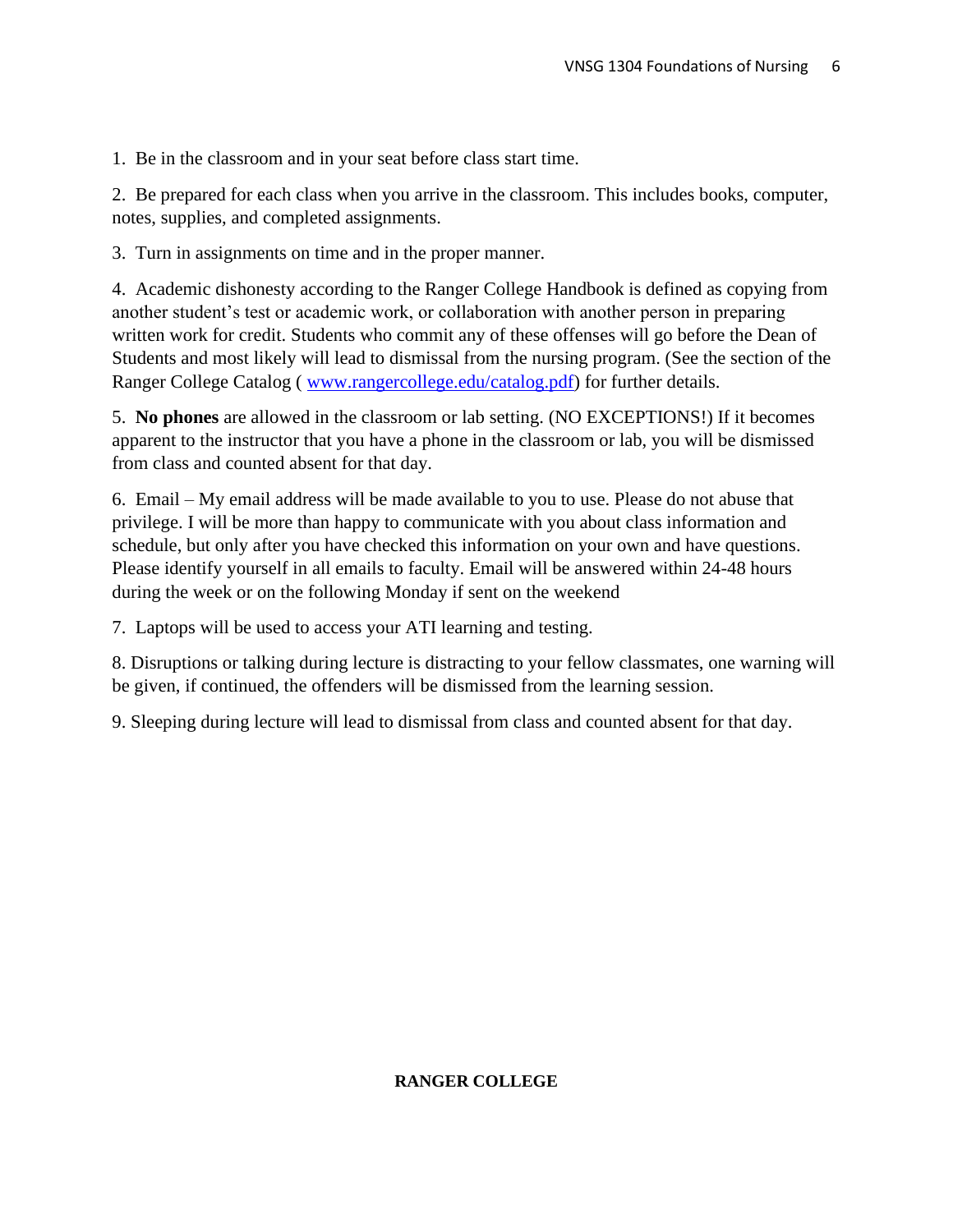## **VOCATIONAL NURSING PROGRAM**

## **FOUNDATIONS OF NURSING**

#### **FALL – SEMESTER I**

#### **COURSE SCHEDULE**

| Week 1  | Syllabi                   | <b>ATI Setup</b>          |
|---------|---------------------------|---------------------------|
| Week 2  | Chapter 1                 | ATI Ch. 1                 |
| Week 3  | Chapter 2                 | ATI Ch. 2*                |
| Week 4  | Chapter 3                 | ATI Ch. 3,4*,6*           |
| Week 5  | <b>Review</b>             | Exam I (1,2,3)            |
| Week 6  | Chapter 4                 | ATI Ch. 7,8*              |
| Week 7  | Chapter 5p.71-84          | ATI Ch. $5*$              |
| Week 8  | Chapter <sub>6</sub>      | ATI Ch. 32*               |
| Week 9  | <b>Review</b>             | Exam II (4,5,6)           |
| Week 10 | <b>TBA</b>                | <b>TBA</b>                |
| Week 11 | Chapter 7                 | ATI Ch. 33                |
| Week 12 | Chapter 8                 | <b>ATI Ch. 35</b>         |
| Week 13 | <b>Review</b>             | Exam III (7,8,11)         |
| Week 14 | <b>Thanksgiving Break</b> | <b>Thanksgiving Break</b> |
| Week 15 | <b>REVIEW</b>             | <b>WEEK</b>               |
| Week 16 | <b>FINAL</b>              | <b>WEEK</b>               |

**XI. Non-Discrimination Statement**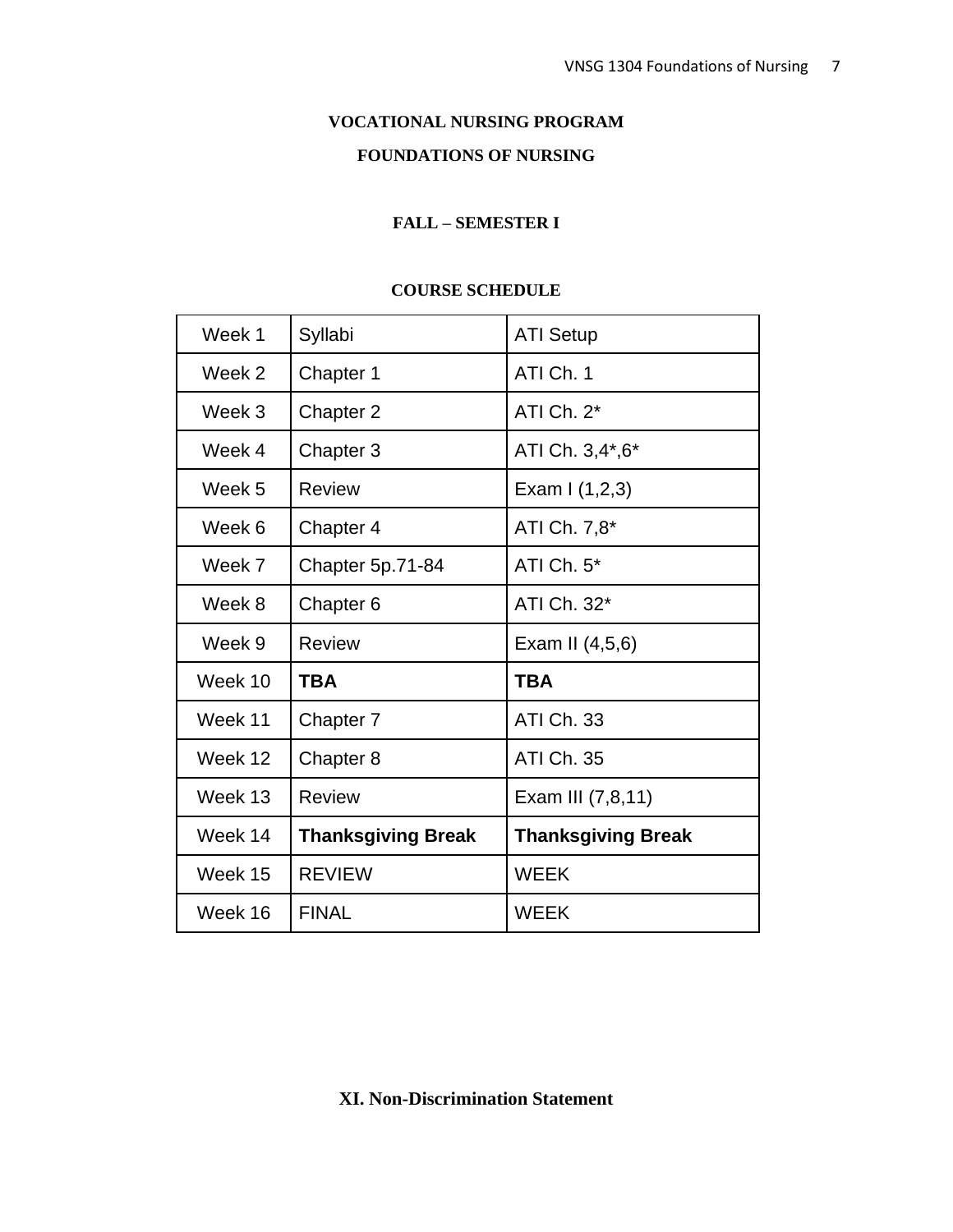Admissions, employment, and program policies of Ranger College are nondiscriminatory in regard to race, creed, color, sex, age, disability, and national origin.

#### **XII. ADA Statement**

Ranger College provides a variety of services for students with learning and/or physical disabilities. Students are responsible for making initial contact with the Ranger College Counselor, Gabe Lewis (glewis@rangercollege.edu). It is advisable to make this contact before or immediately after the semester begins.

## **RANGER COLLEGE**